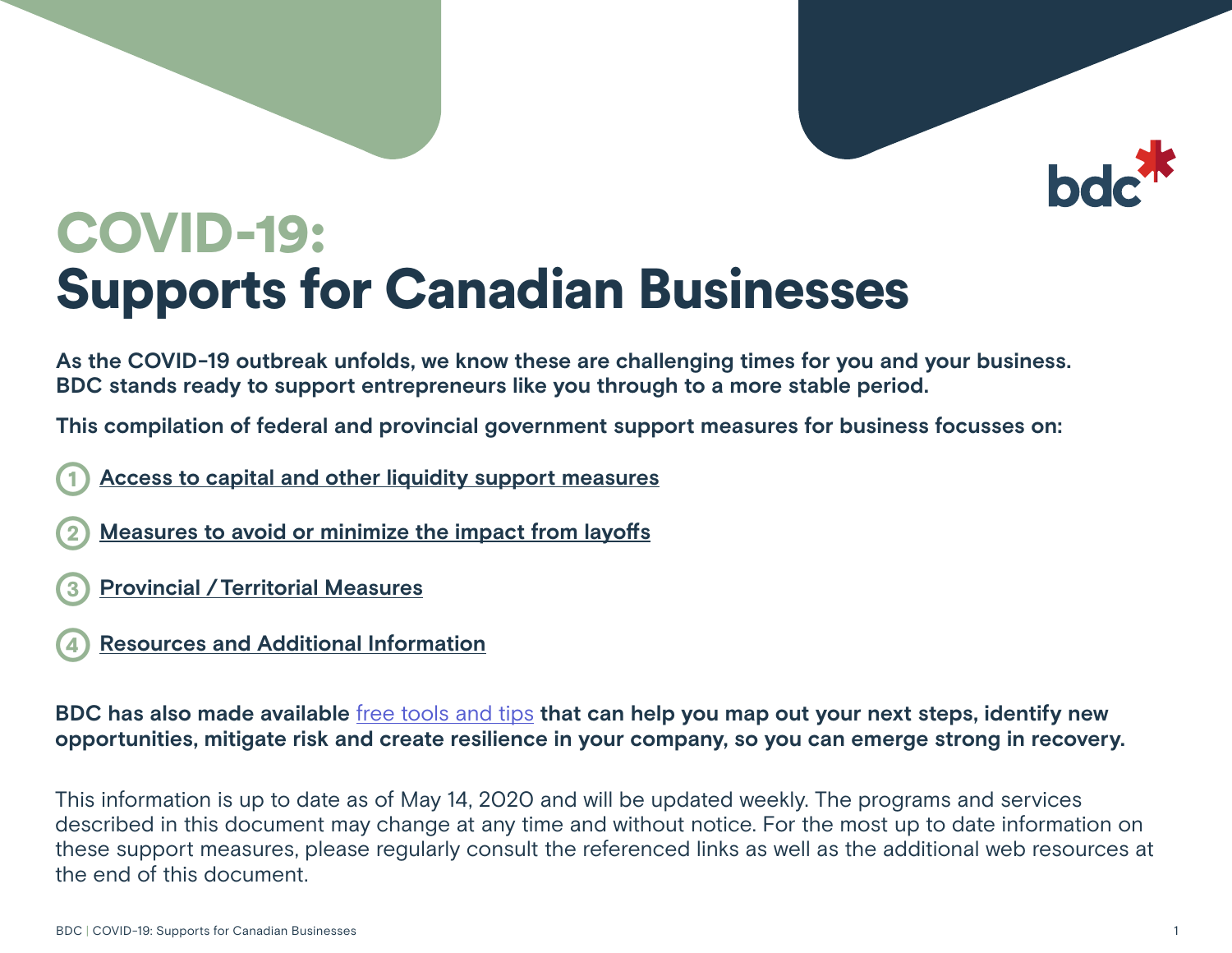### <span id="page-1-0"></span>1 **Access to Capital and Other Liquidity Support Measures**

| <b>Program</b>                                                                   | <b>Description</b>                                                                                                                                                                                                                                                                                                                                                                                                                                                                                                                                | <b>Who is Eligible</b>                                                                                   | Where to Apply /<br><b>Get Up to Date Information</b>                                                                                                                                                                                                                                      |
|----------------------------------------------------------------------------------|---------------------------------------------------------------------------------------------------------------------------------------------------------------------------------------------------------------------------------------------------------------------------------------------------------------------------------------------------------------------------------------------------------------------------------------------------------------------------------------------------------------------------------------------------|----------------------------------------------------------------------------------------------------------|--------------------------------------------------------------------------------------------------------------------------------------------------------------------------------------------------------------------------------------------------------------------------------------------|
|                                                                                  | <b>Access to Capital</b>                                                                                                                                                                                                                                                                                                                                                                                                                                                                                                                          |                                                                                                          |                                                                                                                                                                                                                                                                                            |
| <b>Canada Emergency</b><br><b>Business Account</b>                               | Provides up to \$25B to eligible financial institutions so they<br>can provide interest-free loans to small businesses of up<br>to \$40,000. These loans-guaranteed and funded by the<br>Government of Canada-will ensure that small businesses have<br>access to the capital they need to cover their operating costs,<br>at a 0% interest rate. If the loan is completely paid off by<br>Dec. 31, 2022, a quarter of the loan will be forgiven.                                                                                                 | Small businesses and<br>not-for profits with a<br>2019 payroll of between<br>\$20,000 to \$1.5 million.  | Contact your primary financial institution to<br>apply. For more information:<br>https://www.canada.ca/en/department-<br>finance/news/2020/03/additional-<br>support-for-canadian-businesses-from-<br>the-economic-impact-of-covid-19.<br>html#_New_Loan_Programs<br>https://ceba-cuec.ca/ |
| <b>BDC Co-Lending</b><br>Program                                                 | BDC partners with financial institutions to co-lend term loans to<br>businesses for their operational cash flow requirements. Eligible<br>businesses may obtain differing maximum finance amounts, up<br>to \$12.5 million, 80% of which would be provided by BDC, with<br>the remaining 20% provided by your primary financial institution.                                                                                                                                                                                                      | All legal small and<br>medium-sized enterprises                                                          | Contact your primary financial institution.<br>For more information: https://www.bdc.ca/<br>en/pages/special-support.aspx?special-<br>initiative=covid19                                                                                                                                   |
| <b>EDC Business</b><br><b>Credit Availability</b><br>Program (BCAP)<br>Guarantee | The EDC BCAP Guarantee is a new partnership between EDC<br>and approved financial institutions across Canada. EDC is actively<br>working with financial institution partners to make this available<br>to businesses as quickly as possible. This Guarantee is for new<br>operating lines of credit or new term loans to support cash flow<br>needs during the pandemic. EDC will guarantee 80% on the money<br>you borrow, up to a total loan of \$6.25 million. EDC fees related to<br>the guarantee will be deferred for the first six months. | All Canadian companies,<br>including non-exporting<br>businesses that sell<br>domestically.              | Talk to your financial institution account<br>manager for more information on whether<br>the EDC BCAP Guarantee is a good fit for<br>your cash flow needs.<br>For more information: https://www.edc.<br>ca/en/solutions/working-capital/bcap-<br>guarantee.html                            |
| <b>BDC Mid-Market</b><br><b>Financing Program</b>                                | Junior loans ranging between \$12.5 million and \$60 million for<br>medium-sized businesses particularly impacted by the COVID-19<br>pandemic, co-managed by BDC and their primary financial<br>institution, to cover operational liquidity needs and business<br>continuity. The Bank anticipates that qualifying companies will<br>have annual revenues in excess of approximately \$100 million.                                                                                                                                               | Businesses of varying<br>sizes.                                                                          | The implementation strategy will be<br>finalized shortly. Please complete the form<br>at the following link to get an update once<br>more information is available: https://www.<br>bdc.ca/en/pages/mid-market-form.aspx                                                                   |
| <b>BDC Working</b><br><b>Capital Loan</b>                                        | Working capital loans of up to \$2M with flexible repayment<br>terms such as principal postponements for qualifying<br>businesses and reduced rates on new eligible loans.                                                                                                                                                                                                                                                                                                                                                                        | Businesses of varying<br>sizes                                                                           | https://www.bdc.ca/en/financing/<br>business-loans/working-capital-financing/<br>pages/working-capital-loan.aspx                                                                                                                                                                           |
| <b>BDC Oil and Gas</b><br><b>Sector Financing</b>                                | Between \$15 million and \$60 million for Canadian-based oil<br>and gas producers, oilfield service companies and midstream<br>providers; to be used for operational cashflow and business<br>continuity purposes.                                                                                                                                                                                                                                                                                                                                | Viable Canadian-based oil<br>and gas producers, oilfield<br>service companies and<br>midstream providers | Deployment strategy will be finalized<br>shortly. Please complete the form at the<br>following link to get an update once more<br>information is available: https://www.bdc.<br>ca/en/pages/special-support-form.aspx                                                                      |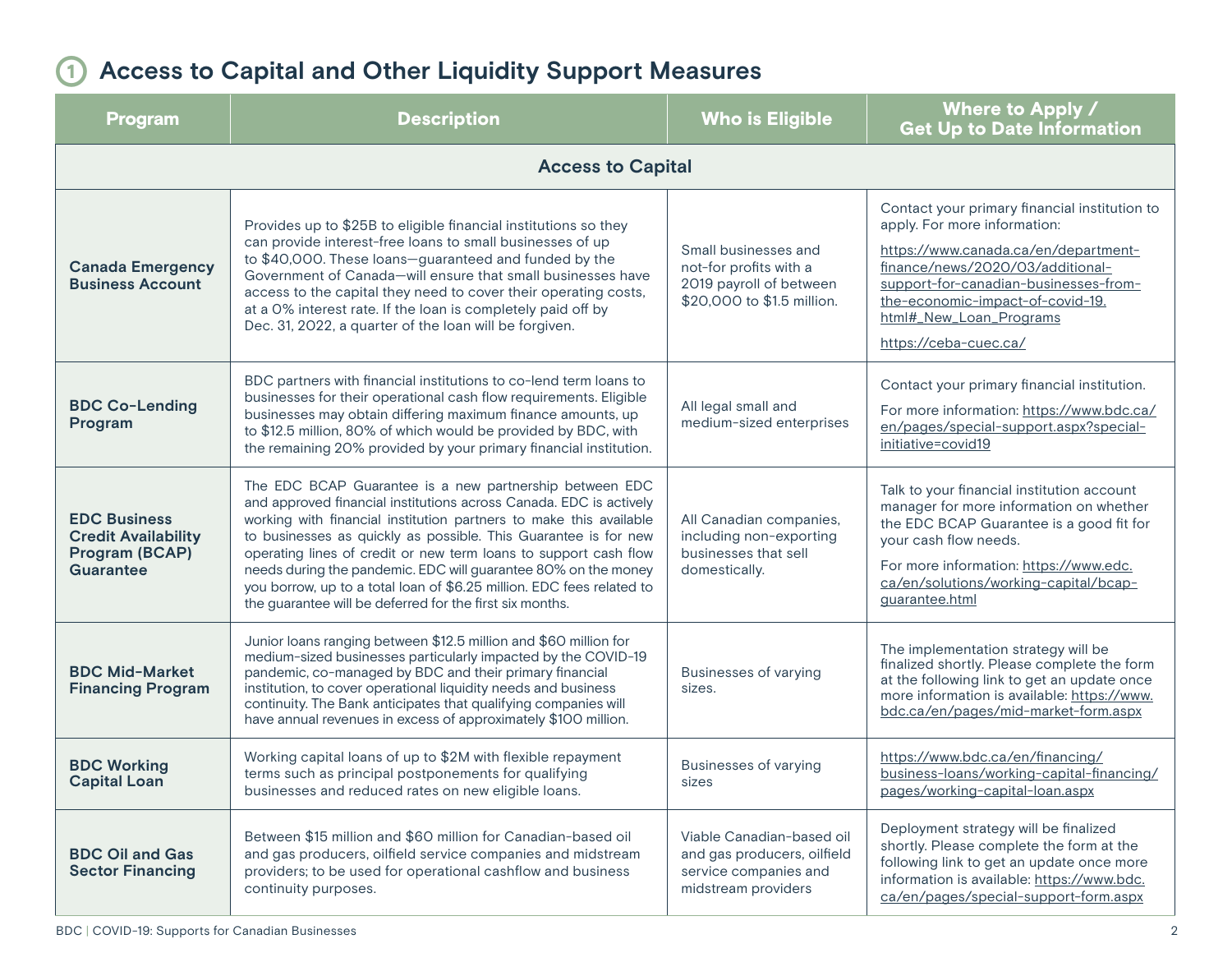## 1 **Access to Capital and Other Liquidity Support Measures (cont.)**

| <b>Program</b>                                                                                                                      | <b>Description</b>                                                                                                                                                                                                                                                                                                                                                                                                                                                                                                                              | <b>Who is Eligible</b>                                                                                                                                                                                                                                 | Where to Apply /<br><b>Get Up to Date Information</b>                                                                                                                                                                                                                                                                                                       |
|-------------------------------------------------------------------------------------------------------------------------------------|-------------------------------------------------------------------------------------------------------------------------------------------------------------------------------------------------------------------------------------------------------------------------------------------------------------------------------------------------------------------------------------------------------------------------------------------------------------------------------------------------------------------------------------------------|--------------------------------------------------------------------------------------------------------------------------------------------------------------------------------------------------------------------------------------------------------|-------------------------------------------------------------------------------------------------------------------------------------------------------------------------------------------------------------------------------------------------------------------------------------------------------------------------------------------------------------|
| <b>Farm Credit</b><br><b>Canada Increased</b><br><b>Credit Available</b><br>for Agriculture,<br><b>Fisheries and</b><br>Aquaculture | Additional \$5 billion in lending capacity, offering increased<br>flexibility to farmers and food producers who face cash flow<br>issues and to processors who are impacted by lost sales. Farm<br>Credit Canada has also put in place a deferral of principal and<br>interest payments up to 6 months or a deferral of principal<br>payments up to 12 months for existing loans as well as access<br>to an additional credit line of up to \$500,000, secured by<br>general security agreements or universal movable hypothec<br>(Québec only) | Food producers,<br>agribusinesses, and food<br>processors                                                                                                                                                                                              | FCC Term Loans: https://www.fcc-fac.ca/<br>en/covid-19/program-details.html                                                                                                                                                                                                                                                                                 |
| <b>Farm Credit</b><br><b>Canada Term Loans</b>                                                                                      | Term loans of up to \$2.5M, with no fees and an 18-month<br>interest-only option available over a 10-year amortization.<br>These funds can be used for working capital and to modify<br>production due to the impacts of COVID-19.                                                                                                                                                                                                                                                                                                              | Food producers,<br>agribusinesses, and food<br>processors                                                                                                                                                                                              | https://www.fcc-fac.ca/en/covid-19/<br>program-details.html Contact your local<br>FCC office or the Customer Service Centre<br>at 1-888-332-3301                                                                                                                                                                                                            |
| <b>EDC: Increasing</b><br>financial capacity<br>to support<br>Canadian oil and<br>gas companies                                     | EDC will increase its financial capacity over 12 months to<br>support Canada's oil and gas sector. This business support<br>will be provided through EDC's lending, bonding and accounts<br>receivable insurance products. For those wishing to access<br>support, they are encouraged to reach out to their financial<br>institution.                                                                                                                                                                                                          | Firms in Canada's oil and<br>gas sector                                                                                                                                                                                                                | https://www.edc.ca/en/about-us/<br>newsroom/covid-19-oil-gas-support.html                                                                                                                                                                                                                                                                                   |
| <b>Support for</b><br>Indigenous<br><b>Businesses</b>                                                                               | The Government of Canada is providing \$306.8 million to<br>Aboriginal Financial Institutions to provide interest-free<br>loans and non-repayable contributions to help small and<br>medium-sized Indigenous businesses unable to access the<br>government's existing COVID-19 support measures                                                                                                                                                                                                                                                 | Indigenous-owned<br>businesses                                                                                                                                                                                                                         | https://pm.gc.ca/en/news/news-<br>releases/2020/04/18/prime-minister-<br>announces-support-indigenous-businesses<br>https://nacca.ca/covid-19/                                                                                                                                                                                                              |
| <b>Futurpreneur</b><br>Canada                                                                                                       | The Government of Canada is injecting \$20.1 million through<br>Futurpreneur Canada to support ongoing lending to young<br>entrepreneurs.                                                                                                                                                                                                                                                                                                                                                                                                       | Entrepreneurs aged 18-39                                                                                                                                                                                                                               | https://www.futurpreneur.ca/en/press-<br>media/statement-futurpreneur-applauds-the-<br>government-of-canadas-support-of-young-<br>business-owners-impacted-by-covid-19/                                                                                                                                                                                     |
| <b>Regional Relief and</b><br><b>Recovery Fund</b><br>(RRRF)                                                                        | This program will provide up to \$962M through the various<br>Regional Development Agencies and Community Futures<br>Development Corporations in the form of repayable,<br>conditionally repayable and non-repayable contributions of<br>varying sizes.                                                                                                                                                                                                                                                                                         | Businesses that are<br>unable to access<br>other federal support<br>measures. Specific<br>eligibility criteria are<br>established by the local<br><b>Regional Development</b><br>Agencies and Community<br><b>Futures Development</b><br>Corporations. | Contact your local Regional Development<br><b>Agency or Community Futures</b><br>Development Corporation.<br>For more information: https://www.<br>canada.ca/en/innovation-science-<br>economic-development/news/2020/05/<br>covid-19-962-million-additional-support-<br>fund-now-available-to-businesses-and-<br>communities-affected-by-the-pandemic.html |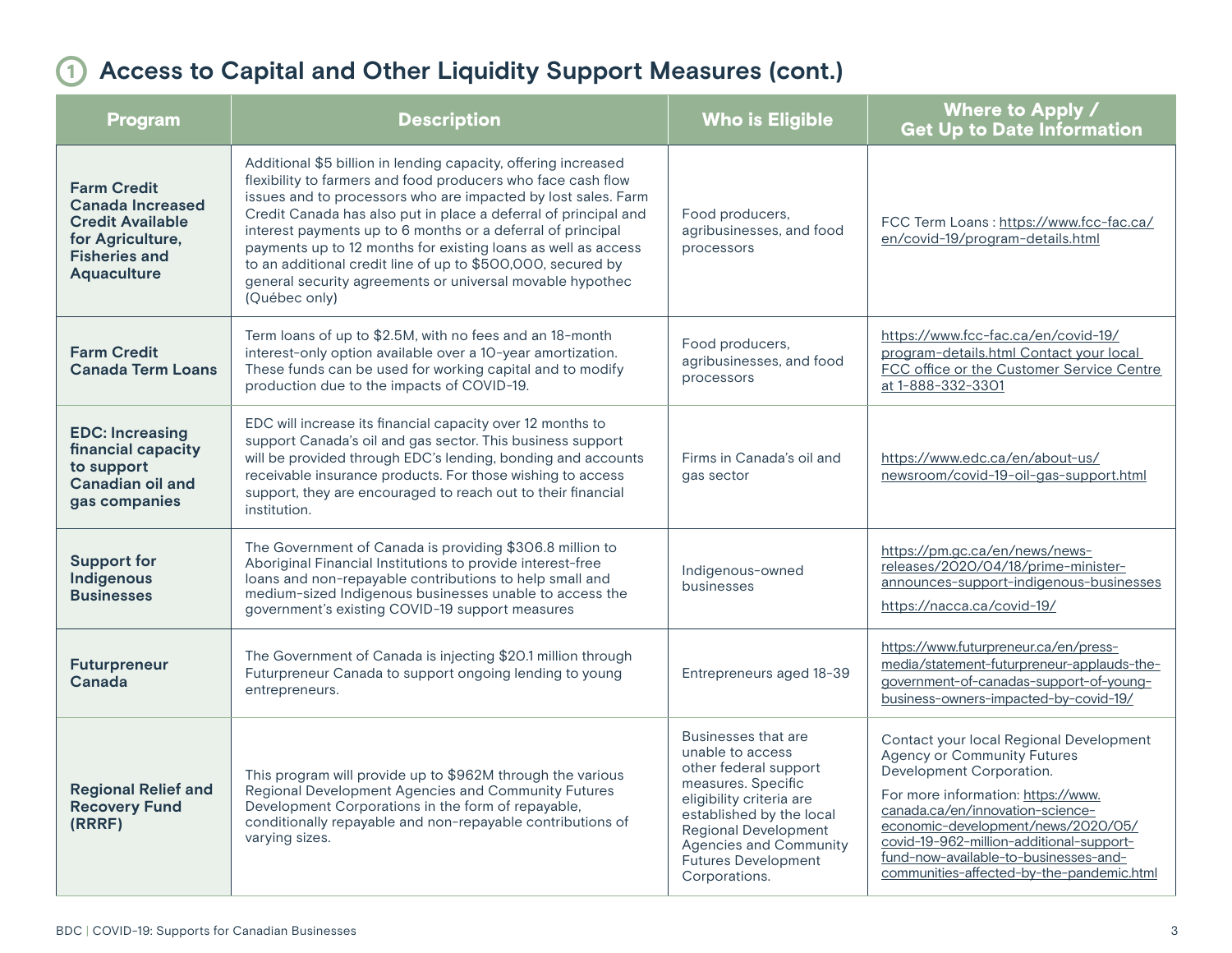#### 1 **Access to Capital and Other Liquidity Support Measures (cont.)**

| <b>Program</b>                                                                                                                                                                                                                                                                                                                                                              | <b>Description</b>                                                                                                                                                                                                                                                                                                                                                                                                                                                                                                                                                                                                                                                                         | <b>Who is Eligible</b>                                                                                                                                                                                                                      | Where to Apply /<br><b>Get Up to Date Information</b>                                                        |
|-----------------------------------------------------------------------------------------------------------------------------------------------------------------------------------------------------------------------------------------------------------------------------------------------------------------------------------------------------------------------------|--------------------------------------------------------------------------------------------------------------------------------------------------------------------------------------------------------------------------------------------------------------------------------------------------------------------------------------------------------------------------------------------------------------------------------------------------------------------------------------------------------------------------------------------------------------------------------------------------------------------------------------------------------------------------------------------|---------------------------------------------------------------------------------------------------------------------------------------------------------------------------------------------------------------------------------------------|--------------------------------------------------------------------------------------------------------------|
|                                                                                                                                                                                                                                                                                                                                                                             |                                                                                                                                                                                                                                                                                                                                                                                                                                                                                                                                                                                                                                                                                            |                                                                                                                                                                                                                                             |                                                                                                              |
| <b>Canada Emergency</b><br><b>Commercial Rent</b><br><b>Assistance for</b><br><b>Small Businesses</b>                                                                                                                                                                                                                                                                       | This program will provide forgivable loans to qualifying<br>commercial property owners to cover 50 per cent of three<br>monthly rent payments that are payable by eligible small<br>business tenants who are experiencing financial hardship during<br>April, May, and June. The loans will be forgiven if the mortgaged<br>property owner agrees to reduce the eligible small business<br>tenants' rent by at least 75 per cent for the three corresponding<br>months under a rent forgiveness agreement, which will include a<br>term not to evict the tenant while the agreement is in place. The<br>small business tenant would cover the remainder, up to 25 per<br>cent of the rent. | Mortgaged commercial<br>property owners their<br>small business, non-profit<br>and charity tenants paying<br>less than \$50,000 per<br>month in rent and having<br>experienced at least a 70<br>per cent drop in pre-<br>COVID-19 revenues. | https://www.cmhc-schl.gc.ca/en/finance-<br>and-investing/covid19-cecra-small-<br>business                    |
| The Canada Revenue Agency has deferred all payment of any<br>income tax amounts owing on or after Mar. 18 and before Sept.<br><b>Income Tax</b><br>2020 until after Aug. 31, 2020. No interest or penalties will<br><b>Deferrals</b><br>accumulate on these amounts during this period. The filing date<br>for the 2019 tax year has also been extended until June 1, 2020. |                                                                                                                                                                                                                                                                                                                                                                                                                                                                                                                                                                                                                                                                                            | All businesses                                                                                                                                                                                                                              | https://www.canada.ca/en/revenue-<br>agency/campaigns/covid-19-update/<br>covid-19-filing-payment-dates.html |
| <b>HST/GST</b><br><b>Remittances and</b><br><b>Customs Duty</b><br><b>Deferrals</b>                                                                                                                                                                                                                                                                                         | The Canada Revenue Agency and Canada Border Services<br>Agency are permitting businesses to defer all HST/GST<br>remittances as well as customs duty owing on their imports<br>until June 30, 2020.                                                                                                                                                                                                                                                                                                                                                                                                                                                                                        | All businesses                                                                                                                                                                                                                              | https://www.canada.ca/en/revenue-<br>agency/campaigns/covid-19-update/<br>covid-19-filing-payment-dates.html |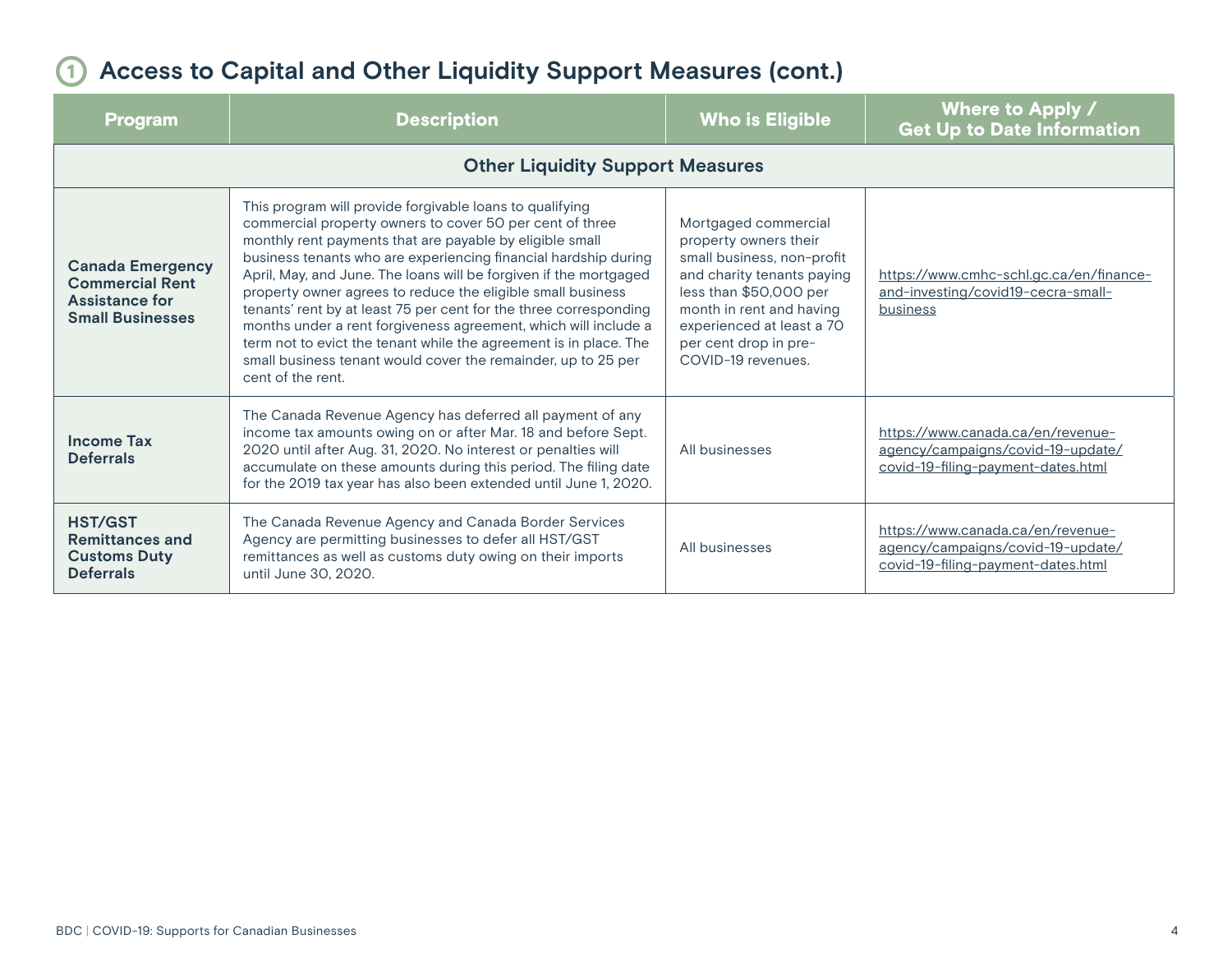### <span id="page-4-0"></span>2 **Avoiding or Minimizing the Impact from Layoffs**

| <b>Program</b>                                 | <b>Description</b>                                                                                                                                                                                                                                                                                                                                                                                                                                                                                                                                                                                                             | <b>Who is Eligible</b>                                                                                                                                                                                                                                                                                                                                                                              | Where to Apply /<br><b>Get Up to Date Information</b>                                                                                       |
|------------------------------------------------|--------------------------------------------------------------------------------------------------------------------------------------------------------------------------------------------------------------------------------------------------------------------------------------------------------------------------------------------------------------------------------------------------------------------------------------------------------------------------------------------------------------------------------------------------------------------------------------------------------------------------------|-----------------------------------------------------------------------------------------------------------------------------------------------------------------------------------------------------------------------------------------------------------------------------------------------------------------------------------------------------------------------------------------------------|---------------------------------------------------------------------------------------------------------------------------------------------|
| <b>Canada Emergency</b><br><b>Wage Subsidy</b> | Qualifying businesses can receive up to 75% in a wage<br>subsidy, for up to 24 weeks, retroactive from March 15 to<br>August 29 2020. The subsidy will provide up to \$847 per week<br>per employee. As well, employers eligible for the CEWS will be<br>entitled to receive a 100-per-cent refund for certain employer-<br>paid contributions to Employment Insurance, the Canada<br>Pension Plan, the Quebec Pension Plan, and the Quebec<br>Parental Insurance Plan for remuneration paid to furloughed<br>employees in a period where the employer is eligible for the<br>CEWS.                                            | Businesses that have<br>experienced a reduction<br>in revenue of 15% in the<br>month of March and 30%<br>in the months of April<br>and May as the result of<br>the COVID-19 pandemic.<br>The revenue reduction<br>test can be applied to<br>year-over-year monthly<br>revenue in 2019, or the<br>average of revenue for<br>January and February<br>2020. Cash or accrual<br>accounting may be used. | https://www.canada.ca/en/revenue-<br>agency/services/subsidy/emergency-<br>wage-subsidy.html                                                |
| 10% Temporary<br><b>Wage Subsidy</b>           | Small businesses that do not qualify for the Canada<br>Emergency Wage Subsidy may be eligible for the 10%<br>Temporary Wage Subsidy, which covers employee wages up<br>to a maximum of \$1,375 per employee and up to \$25,000 per<br>employer. Employers can claim this subsidy immediately by<br>withholding a portion of payroll tax remittances.                                                                                                                                                                                                                                                                           | All legal small and<br>medium-sized enterprises                                                                                                                                                                                                                                                                                                                                                     | https://www.canada.ca/en/revenue-<br>agency/campaigns/covid-19-update/<br>frequently-asked-questions-wage-<br>subsidy-small-businesses.html |
| <b>Work-Sharing</b><br>Program                 | The program provides Employment Insurance (EI) benefits<br>to top off the wages (based on an El formula) to eligible<br>employees who agree to reduce their normal working hours<br>and share the available work while their employer recovers.<br>As part of the Government of Canada's COVID-19 response,<br>the maximum length of a work-sharking agreement has been<br>doubled from 38 to 76 weeks and processing time has been<br>reduced from 30 days to 10 days. Employees on a Work-<br>Sharing agreement must agree to a reduced schedule of work<br>and to share the available work over a specified period of time. | Year-round businesses<br>that have been in<br>business in Canada for at<br>least one year.                                                                                                                                                                                                                                                                                                          | https://www.canada.ca/en/employment-<br>social-development/services/work-<br>sharing.html                                                   |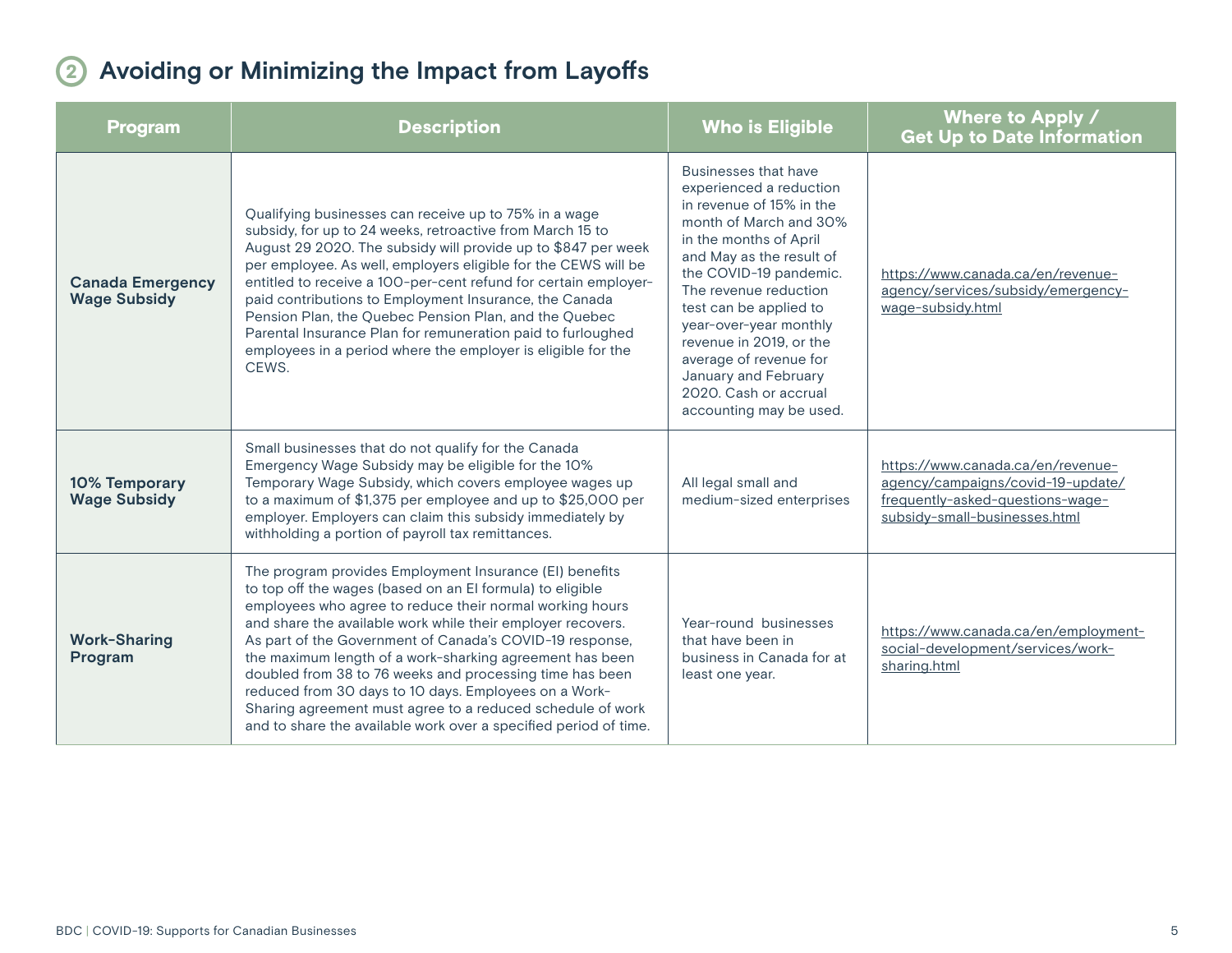### 2 **Avoiding or Minimizing the Impact from Layoffs (cont.)**

| <u>Pr</u> ogram                                    | <b>Description</b>                                                                                                                                                                                                                                                                                                                                                          | <b>Who is Eligible</b>                                                                                                                                                                                                                                                                    | Where to Apply /<br><b>Get Up to Date Information</b>                                                                             |
|----------------------------------------------------|-----------------------------------------------------------------------------------------------------------------------------------------------------------------------------------------------------------------------------------------------------------------------------------------------------------------------------------------------------------------------------|-------------------------------------------------------------------------------------------------------------------------------------------------------------------------------------------------------------------------------------------------------------------------------------------|-----------------------------------------------------------------------------------------------------------------------------------|
| <b>Canada Emergency</b><br><b>Response Benefit</b> | Provides \$2,000 a month for up to four months for individuals<br>who have lost all of their income as the result of COVID-19.<br>Employees who are furloughed can also receive the Benefit.                                                                                                                                                                                | Individuals residing in<br>Canada who have lost<br>employment income as<br>the result of COVID-19<br>or who are eligible for<br>El regular or sickness<br>benefits and who had<br>income of at least \$5,000<br>in 2019 or in the 12<br>months prior to the date<br>of their application. | https://www.canada.ca/en/services/<br>benefits/ei/cerb-application.html                                                           |
| <b>Canada Summer</b><br><b>Jobs</b>                | The Government of Canada is extending the Canada<br>Summer Jobs wage subsidy to 100% of the provincial or<br>territorial minimum wage for 2020, extending the end date of<br>employment to February 28, 2021, allowing employers to adapt<br>their projects and job activities to support essential services,<br>and allowing employers to hire staff on a part-time basis. | <b>Businesses participating</b><br>in Canada Summer Jobs<br>2020                                                                                                                                                                                                                          | https://www.canada.ca/en/employment-<br>social-development/services/funding/<br>canada-summer-jobs/temporary-flexibility.<br>html |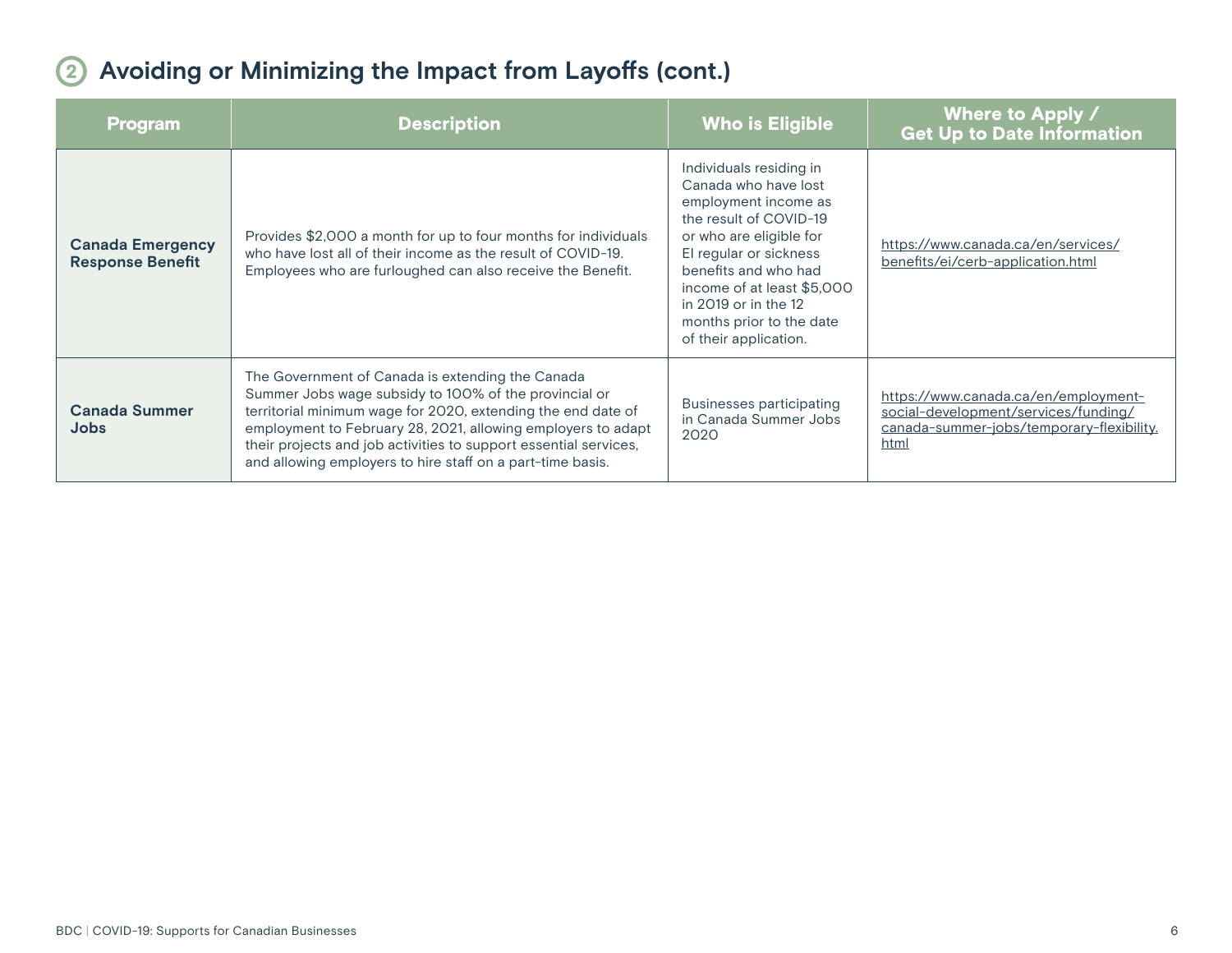#### <span id="page-6-0"></span>3 **Provincial /Territorial Measures**

| <b>Province /</b><br><b>Territory</b> | <b>Program</b>                                                                            | <b>Description</b>                                                                                                                                                                                                                                                                                                                                                                                     | <b>Who is Eligible</b>                                                                                                                                                                                         | Where to Apply /<br><b>Get Up to Date Information</b>                     |
|---------------------------------------|-------------------------------------------------------------------------------------------|--------------------------------------------------------------------------------------------------------------------------------------------------------------------------------------------------------------------------------------------------------------------------------------------------------------------------------------------------------------------------------------------------------|----------------------------------------------------------------------------------------------------------------------------------------------------------------------------------------------------------------|---------------------------------------------------------------------------|
| Alberta                               | Access to<br><b>Capital: ATB</b><br><b>Financial</b><br><b>Customer Relief</b><br>Program | Access to capital and deferrals on loans, lines of<br>credit and Mastercard                                                                                                                                                                                                                                                                                                                            | <b>Small businesses</b>                                                                                                                                                                                        | Call or email the ATB team member you<br>deal with or call 1-800-332-8383 |
|                                       | Deferrals: Tax<br>and Other<br><b>Payments</b>                                            | Corporate income tax balances and instalment<br>payments coming due between March 18, 2020<br>and Aug. 31, 2020 are deferred until Aug. 31, 2020.<br>Additionally, Workers Compensation Board premiums<br>have been deferred until early 2021, education<br>property taxes have been deferred by 6 months,<br>and small businesses can defer their electricity and<br>natural gas payments by 90 days. | All businesses                                                                                                                                                                                                 | https://www.alberta.ca/corporate-<br>income-tax.aspx                      |
|                                       | <b>Deferral: Utility</b><br><b>Payments</b>                                               | Eligible businesses who are experiencing financial<br>hardship directly related to the COVID-19 pandemic<br>can work with their utility company to defer<br>electricity and natural gas bills until June 18, 2020<br>without any late fees or added interest payments.                                                                                                                                 | Businesses who are<br>electricity consumers,<br>who consume less than<br>250,000 kilowatt hours<br>of electricity per year or<br>natural gas consumers,<br>who consume less than<br>2,500 gigajoules per year. | https://www.alberta.ca/utility-payment-<br>deferral.aspx                  |
|                                       | <b>Resources:</b><br><b>Business Link</b>                                                 | Free advice, coaching and information on COVID-19<br>resources and supports.                                                                                                                                                                                                                                                                                                                           | Small businesses                                                                                                                                                                                               | https://businesslink.ca/                                                  |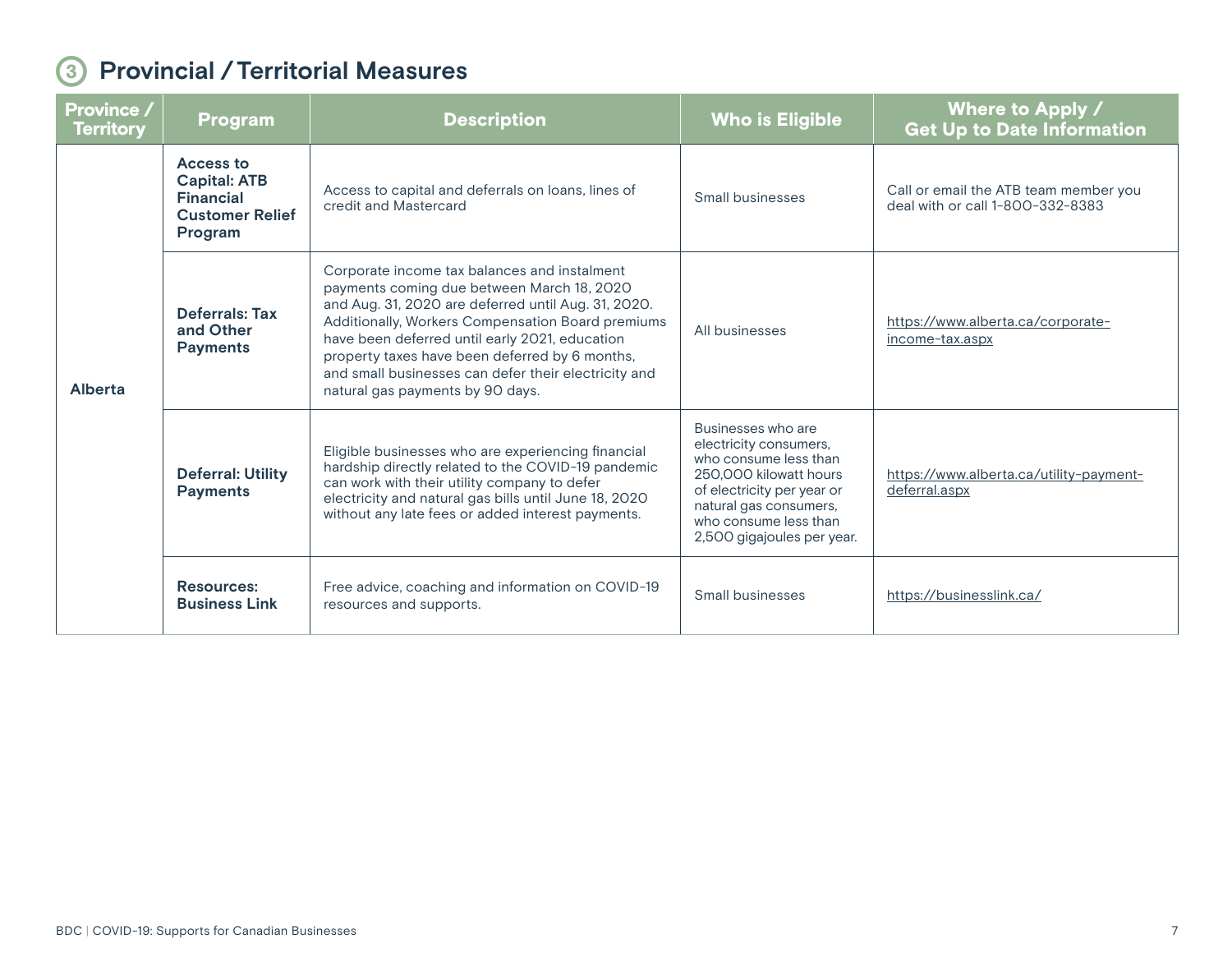| Province /<br><b>Territory</b> | Program                                                                              | <b>Description</b>                                                                                                                                                                                                                                                                                                                                                                                                                                                                                                                                                                                                                                                                                                        | <b>Who is Eligible</b>                                                                                | Where to Apply /<br><b>Get Up to Date Information</b>                                                                                                                                                                                                                                                                                                 |
|--------------------------------|--------------------------------------------------------------------------------------|---------------------------------------------------------------------------------------------------------------------------------------------------------------------------------------------------------------------------------------------------------------------------------------------------------------------------------------------------------------------------------------------------------------------------------------------------------------------------------------------------------------------------------------------------------------------------------------------------------------------------------------------------------------------------------------------------------------------------|-------------------------------------------------------------------------------------------------------|-------------------------------------------------------------------------------------------------------------------------------------------------------------------------------------------------------------------------------------------------------------------------------------------------------------------------------------------------------|
| <b>British</b><br>Columbia     | Relief: B.C.<br><b>Emergency</b><br><b>Benefit for</b><br><b>Workers</b>             | One-time tax-free benefit of \$1,000 for workers<br>whose ability to work has been affected by<br>COVID-19.                                                                                                                                                                                                                                                                                                                                                                                                                                                                                                                                                                                                               | <b>British Columbians who</b><br>are eligible to receive<br>the Canada Emergency<br>Response Benefit. | https://www2.gov.bc.ca/gov/content/<br>employment-business/covid-19-financial-<br>supports/emergency-benefit-workers                                                                                                                                                                                                                                  |
|                                | <b>Deferrals and</b><br><b>Relief: Tax,</b><br>premiums and<br>payments              | Extending the filing and payment deadlines for the<br>Employer Health Tax. sales taxes, municipal and<br>regional district tax, motor fuel tax and carbon tax<br>until September 30, 2020. Additionally, the school<br>property tax rate for commercial properties has been<br>reduced for commercial properties to achieve an<br>average 25% reduction in the total property tax bill<br>for most businesses and the provincial Carbon Tax<br>and sweetened carbonated drinks tax will remain at<br>current levels until further notice. WorkSafeBC is also<br>postponing reporting and payment deadlines and<br>BC Hydro is providing customers the option to defer<br>payments with no penalty for up to three months. | All businesses                                                                                        | https://www2.gov.bc.ca/assets/gov/taxes/<br>sales-taxes/publications/notice-2020-<br>002-covid-19-sales-tax-changes.pdf<br>https://www.worksafebc.com/en/about-<br>us/news-events/announcements/2020/<br>March/covid-19-situation-your-reporting-<br>payment-deadline<br>https://www.bchydro.com/news/<br>conservation/2020/covid-19-updates.<br>html |
|                                | <b>Resources:</b><br><b>Business</b><br>COVID-19<br>Support<br><b>Service Online</b> | Support services operated by Small Business BC<br>to offer information to support businesses during<br>COVID-19. This will serve as the single point of<br>contact for businesses throughout the province<br>looking for more information on resources available<br>during the COVID-19 pandemic.                                                                                                                                                                                                                                                                                                                                                                                                                         | All businesses                                                                                        | https://covid.smallbusinessbc.ca/hc/en-<br>US                                                                                                                                                                                                                                                                                                         |
| <b>Manitoba</b>                | <b>Relief: Manitoba</b><br><b>Gap Protection</b><br>Program                          | A non-interest bearing forgivable loan of \$6,000 for<br>businesses that can not receive federal COVID-19<br>supports such as the Canada Emergency Wage<br>Subsidy and Canada Emergency Business Account.                                                                                                                                                                                                                                                                                                                                                                                                                                                                                                                 | Businesses that do not<br>qualify for federal relief<br>measures                                      | https://manitoba.ca/covid19/business/<br>mgpp.html                                                                                                                                                                                                                                                                                                    |
|                                | <b>Relief: Manitoba</b><br><b>Summer</b><br><b>Student</b><br><b>Recovery Plan</b>   | Employers can access a \$7 per hour wage subsidy for<br>hiring summer students, up to a maximum of \$5,000<br>per student and up to five students per employer. The<br>program is open to Manitoba students aged 15 to 29,<br>with an employment period from May 1 to September 4.                                                                                                                                                                                                                                                                                                                                                                                                                                        | <b>Employers of students</b><br>aged 15 to 29                                                         | https://news.gov.mb.ca/news/index.<br>html?item=47620&posted=2020-04-24                                                                                                                                                                                                                                                                               |
|                                | Deferrals: Tax,<br>interest                                                          | Extending the April and May tax filing deadlines until<br>June 22, 2020 for small and medium businesses with<br>monthly RST remittances of no more than \$10,000.<br>No interest or penalties will be charged for Manitoba<br>Hydro, Centra Gas, Workers Compensation Board,<br>Manitoba Public Insurance, Manitoba Liquor and<br>Lotteries receivables, or education property taxes.                                                                                                                                                                                                                                                                                                                                     | Small and medium<br>businesses                                                                        | https://www.gov.mb.ca/finance/taxation/<br>pubs/bulletins/noticerst2003.pdf                                                                                                                                                                                                                                                                           |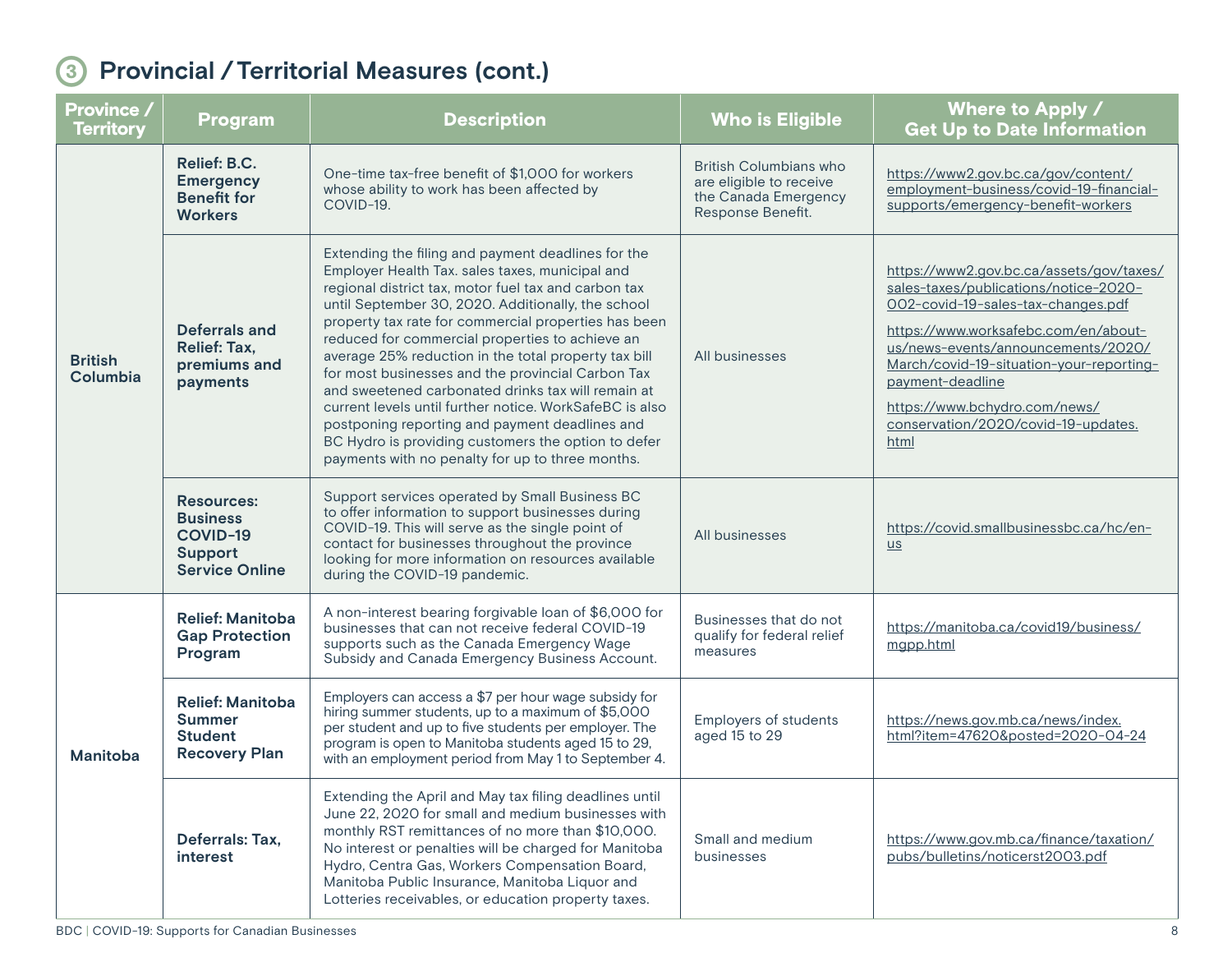| <b>Province /</b><br><b>Territory</b> | <b>Program</b>                                                                                                                                | <b>Description</b>                                                                                                                                                                                                                                                                                                                                                                                                                                                                        | <b>Who is Eligible</b>                                                                                                                                             | Where to Apply /<br><b>Get Up to Date Information</b>                                                                                                                                                                                                             |
|---------------------------------------|-----------------------------------------------------------------------------------------------------------------------------------------------|-------------------------------------------------------------------------------------------------------------------------------------------------------------------------------------------------------------------------------------------------------------------------------------------------------------------------------------------------------------------------------------------------------------------------------------------------------------------------------------------|--------------------------------------------------------------------------------------------------------------------------------------------------------------------|-------------------------------------------------------------------------------------------------------------------------------------------------------------------------------------------------------------------------------------------------------------------|
| <b>New</b><br><b>Brunswick</b>        | <b>Access to</b><br><b>Capital: New</b><br><b>Brunswick</b><br><b>Small Business</b><br><b>Emergency</b><br><b>Working Capital</b><br>Program | Working capital loans of up to \$100,000 to small<br>businesses impacted by the COVID-19 pandemic,<br>at an interest rate of 4% with six months of deferred<br>interest payments and 12 months of deferred principal<br>payments. Loans are funded by the Government of<br>New Brunswick and administered by the Community<br><b>Business Development Corporation. Applicants must</b><br>have explored options with their primary financial<br>institution and federal support programs. | Small businesses<br>employing 1 to 49<br>employees with sales<br>of less than \$10 million<br>and that were financially<br>viable prior to the<br>COVID-19 crisis. | https://www.cbdc.ca/en/gnb-small-<br>business-emergency-working-capital-<br>program                                                                                                                                                                               |
|                                       | <b>Access to Capital:</b><br><b>Opportunities</b><br><b>New Brunswick</b><br>COVID-19<br><b>Working Capital</b><br>Loans                      | Opportunities New Brunswick will provide working<br>capital loans of \$100,000 to \$1 million, at an interest<br>rate of 4% with six months of deferred interest<br>payments and 12 months of deferred principal<br>payments. Max term 5 years. Applicants must<br>have explored options with their primary financial<br>institution and federal support programs.                                                                                                                        | Privately-held<br>businesses in business<br>for at least 24 months<br>and that were financially<br>viable prior to the<br>COVID-19 crisis.                         | https://onbcanada.ca/covid19-working-<br>capital-loans-new-brunswick/                                                                                                                                                                                             |
|                                       | Deferrals: Tax,<br><b>Loan Payment</b><br>and Premiums                                                                                        | While the deadline for paying business property<br>taxes remains May 31, late penalties will be reviewed<br>and potentially waived on a case by case basis.<br>Principal and interest payments on loans from the<br>Government of New Brunswick may also be deferred<br>on a case-by-case basis. WorkSafeNB premium<br>payments for February, March and April will be<br>deferred for three months without charge.                                                                        | All businesses                                                                                                                                                     | https://www2.gnb.ca/content/gnb/en/<br>gateways/for_business/covid19.html<br>https://www.worksafenb.ca/about-us/<br>news-and-events/news/2020/as-we-<br>face-the-global-pandemic-of-covid-19-<br>worksafenb-defers-premium-payments-<br>for-three-months-with-ga/ |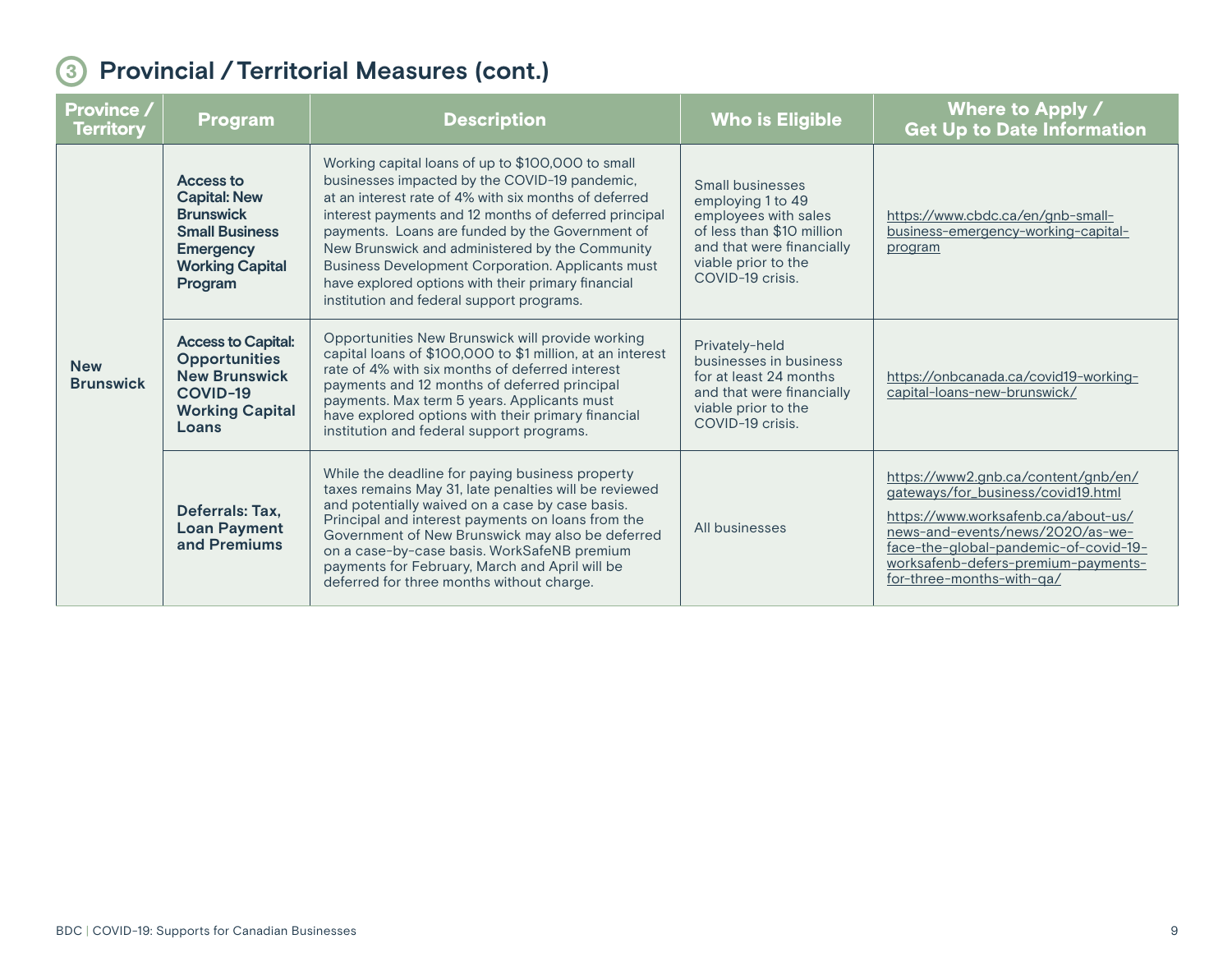| Province /<br><b>Territory</b>         | <b>Program</b>                                                                                                                                             | <b>Description</b>                                                                                                                                                                                                                                                                                                                                                                                                                                                                                                                  | <b>Who is Eligible</b>                                                                                                                                                                                                                                      | Where to Apply /<br><b>Get Up to Date Information</b>                                                                          |
|----------------------------------------|------------------------------------------------------------------------------------------------------------------------------------------------------------|-------------------------------------------------------------------------------------------------------------------------------------------------------------------------------------------------------------------------------------------------------------------------------------------------------------------------------------------------------------------------------------------------------------------------------------------------------------------------------------------------------------------------------------|-------------------------------------------------------------------------------------------------------------------------------------------------------------------------------------------------------------------------------------------------------------|--------------------------------------------------------------------------------------------------------------------------------|
| Newfound-<br>land and<br>Labrador      | <b>Relief: Employer</b><br>Compensation<br>for Workers in<br>Self-Isolation                                                                                | This program will reimburse private sector employers,<br>including those self-employed, for continuation of<br>employee pay associated with the time period their<br>employees are required to self-isolate following<br>their return from out-of-province travel due to the<br>recently announced COVID-19 travel restrictions.<br>Employers are eligible for up to \$500 per week<br>for each employee and up to a combined total of<br>\$1,000 per week for each employee when receiving<br>both federal and provincial funding. | <b>Employers receiving</b><br>the Canada Emergency<br>Wage Subsidy whose<br>employees were required<br>to self-isolate due to<br>international or inter-<br>provincial travel upon<br>return to Newfoundland<br>and who were unable to<br>work as a result. | https://www.gov.nl.ca/fin/employer-<br>compensation-for-workers-in-self-<br>isolation-due-to-covid-19-travel-<br>restrictions/ |
|                                        | <b>Relief: Fees</b>                                                                                                                                        | The Newfoundland and Labrador Liquor Corporation<br>will waive liquor license fees for the 2020-21<br>fiscal year. The NLC is also temporarily waiving<br>warehousing service fees for microbrewers with<br>annual production of 1,000 hectoliters or less for<br>those who use the NLC's distribution network                                                                                                                                                                                                                      | Liquor licencees and<br>microbrewers                                                                                                                                                                                                                        | https://www.gov.nl.ca/releases/2020/<br>fin/0501n02/                                                                           |
|                                        | <b>Deferrals: Tax</b>                                                                                                                                      | Deferring tax returns until June 23, 2020 for<br>the Gasoline Tax, Carbon Tax, Health and Post-<br>Secondary Education Tax, Insurance Companies<br>Tax, Mining and Mineral Rights Tax, Tax on Insurance<br>Premiums, Tobacco Tax                                                                                                                                                                                                                                                                                                    | All businesses                                                                                                                                                                                                                                              | https://www.gov.nl.ca/releases/2020/<br>fin/0407n05/                                                                           |
|                                        | <b>Deferrals:</b><br>Loans                                                                                                                                 | Six-month deferral of loan payments, under the<br>Innovation and Business Investment Corporation's<br>Business Investment Fund. Payments will be deferred<br>for April to September, inclusive.                                                                                                                                                                                                                                                                                                                                     | Recipients of loans<br>from the Innovation and<br><b>Business Investment</b><br><b>Corporation's Business</b><br><b>Investment Fund</b>                                                                                                                     | https://www.gov.nl.ca/releases/2020/<br>tcii/0506n03/                                                                          |
| <b>Northwest</b><br><b>Territories</b> | <b>Access to</b><br>capital: NWT<br><b>Business</b><br><b>Development</b><br><b>Investment</b><br>Corporation<br>(BDIC) COVID-19<br><b>Economic Relief</b> | Loans of up to \$25,000 (or more if the need is<br>clearly addressed) are being made available to<br>qualified NWT-owned businesses at a rate of 1.75%.<br>Loans will be amortized for up to five years with<br>options for payment deferment for 3 months upon<br>request. Principal postponement on existing loans<br>for up to three months.                                                                                                                                                                                     | All businesses                                                                                                                                                                                                                                              | https://www.bdic.ca/                                                                                                           |
|                                        | <b>Deferrals: Tax</b>                                                                                                                                      | The Government of the Northwest Territories is<br>waiving interest charges on all late tax returns<br>between March 15 and June 30, 2020.                                                                                                                                                                                                                                                                                                                                                                                           | All businesses                                                                                                                                                                                                                                              | https://www.gov.nt.ca/sites/flagship/files/<br>documents/backgrounder.pdf                                                      |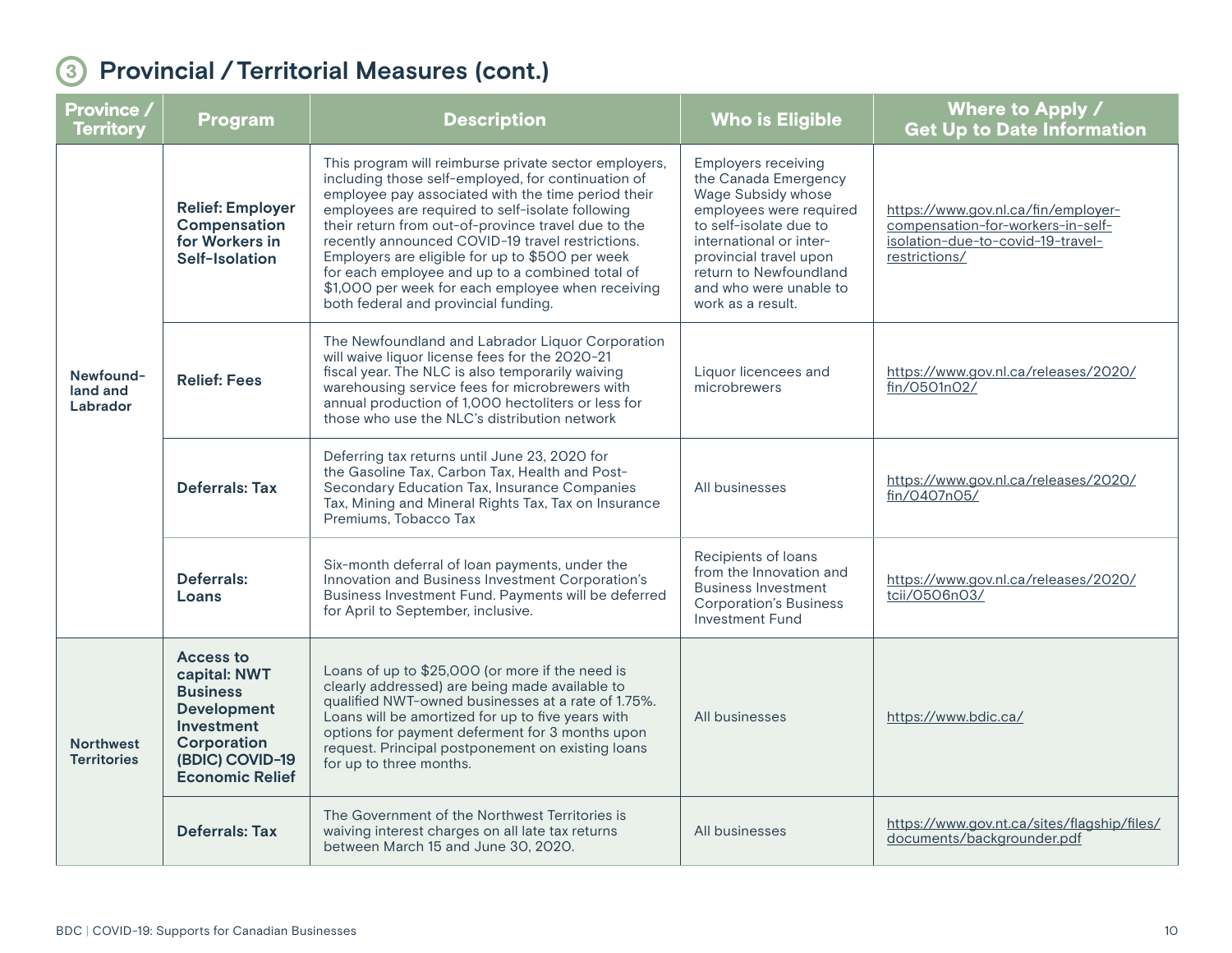| <b>Province</b> /<br><b>Territory</b> | Program                                                                                | <b>Description</b>                                                                                                                                                                                                                                                                                                                                                                                                                                   | <b>Who is Eligible</b>                                                                                                                                                                                                                    | Where to Apply /<br><b>Get Up to Date Information</b>                                                                                    |
|---------------------------------------|----------------------------------------------------------------------------------------|------------------------------------------------------------------------------------------------------------------------------------------------------------------------------------------------------------------------------------------------------------------------------------------------------------------------------------------------------------------------------------------------------------------------------------------------------|-------------------------------------------------------------------------------------------------------------------------------------------------------------------------------------------------------------------------------------------|------------------------------------------------------------------------------------------------------------------------------------------|
| <b>Nova</b><br><b>Scotia</b>          | Access to<br><b>Capital: Small</b><br><b>Business Loan</b><br>Guarantee<br>Program     | Enhancing the Small Business Loan Guarantee<br>Program, delivered through Nova Scotia Credit<br>Unions, to make it easier for businesses to access<br>credit up to \$500,000. For those who do not<br>qualify for a loan, the Government of Nova Scotia will<br>guarantee the first \$100,000. Principle and interest<br>payments under the Small Business Loan Guarantee<br>Program will also be deferred until June 30.                            | <b>Small Businesses</b>                                                                                                                                                                                                                   | http://www.novascotia.coop/programs/<br>small-business-loan-guarantee-program/<br>https://novascotia.ca/news/<br>release/?id=20200320003 |
|                                       | Access to<br><b>Capital: Small</b><br><b>Business Credit</b><br>and Support<br>Program | Eligible small businesses can apply for a loan of up<br>to \$25,000 through participating provincial credit<br>unions. The loan application is available from April 29<br>to June 30. If you are approved for the loan, you will<br>also receive a one-time grant of up to \$1,500 as well<br>as a business continuity voucher of up to \$1,500 for<br>advice and support to help your business adapt to<br>or recover from the effects of COVID-19. | Small businesses with<br>less than \$20,000<br>in payroll that have<br>experienced a decline in<br>revenue of 15% in March<br>or 30% in April, May or<br>June 2020, compared to<br>the same period in 2019.                               | https://novascotia.ca/coronavirus/<br>support/#support-for-business                                                                      |
|                                       | <b>Relief: Worker</b><br><b>Emergency</b><br><b>Bridge Fund</b>                        | One-time payment of \$1,000 for Nova Scotians who<br>are laid off or out of work because of COVID-19, who<br>don't qualify for Employment Insurance, and earn<br>between \$5,000 and \$34,000.                                                                                                                                                                                                                                                       | Unemployed Nova-<br>Scotians who are<br>ineligible for Employment<br>Insurance, who earned<br>between \$5,000 and<br>\$34,000 in 2019, and<br>who have applied or plan<br>to apply for the Canada<br><b>Emergency Response</b><br>Benefit | https://novascotia.ca/coronavirus/worker-<br>emergency-bridge-fund/                                                                      |
|                                       | Deferrals:<br><b>Loans and Fees</b>                                                    | The Government of Nova Scotia will defer payments<br>until June 30 for all government loans, as well as<br>workers compensation premiums and licence, permit,<br>registration, renewal and service fees                                                                                                                                                                                                                                              | <b>Small Businesses</b>                                                                                                                                                                                                                   | https://novascotia.ca/coronavirus/<br>support/#support-for-business                                                                      |
|                                       | <b>Resources:</b><br><b>Virtual Business</b><br><b>Support Hub</b>                     | Virtual Hub to offer education, training and guidance<br>for small businesses. (Launching early May)                                                                                                                                                                                                                                                                                                                                                 | Small and medium<br>size businesses, social<br>enterprises, and not-for-<br>profits                                                                                                                                                       | https://www.nscc.ca/sites/covid19-<br>business-support/                                                                                  |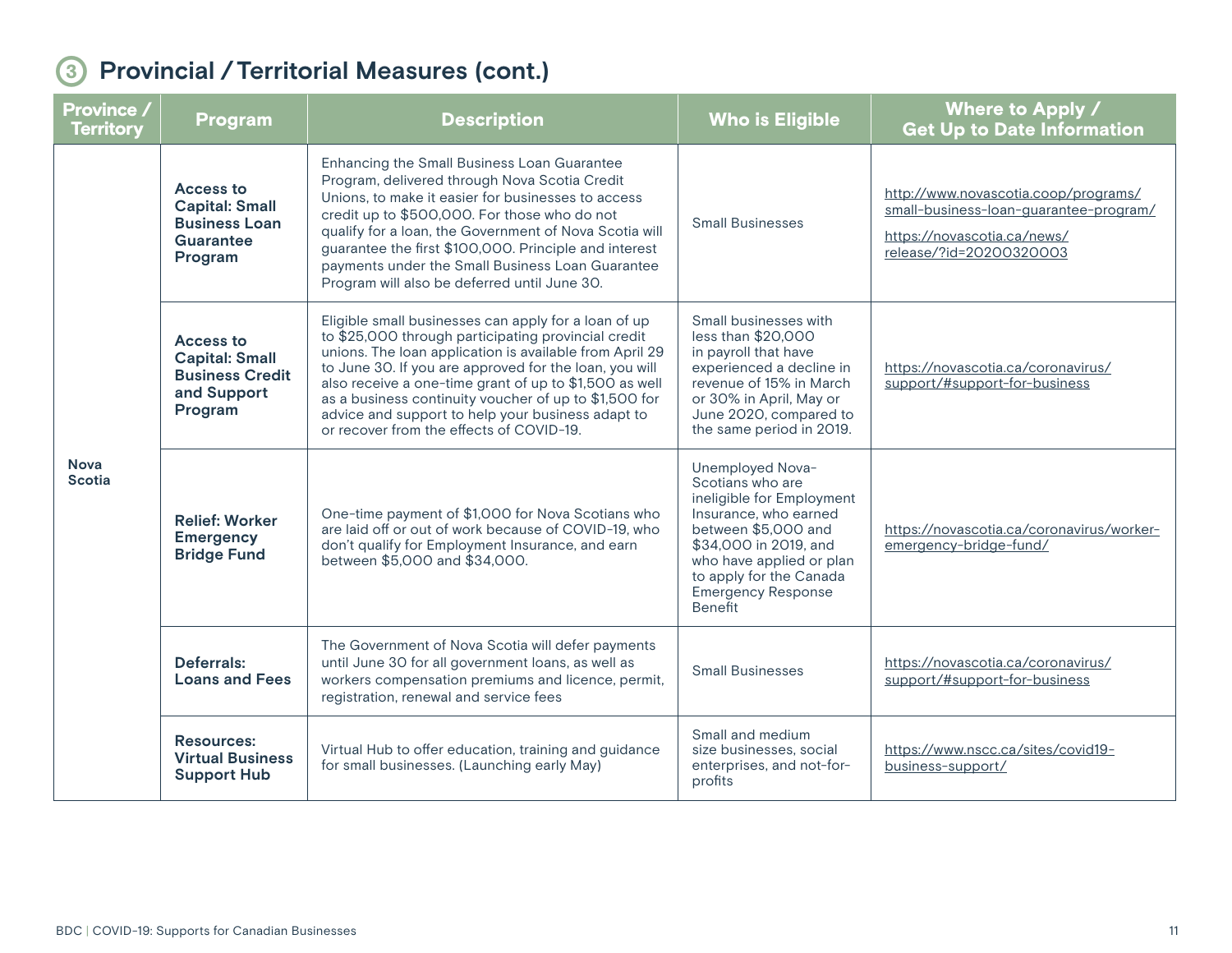| <b>Province /</b><br><b>Territory</b> | <b>Program</b>                                                                                | <b>Description</b>                                                                                                                                                                                                                                                                                                                                                                                          | <b>Who is Eligible</b>                                                                          | Where to Apply /<br><b>Get Up to Date Information</b>                                                                                                                                                                                |
|---------------------------------------|-----------------------------------------------------------------------------------------------|-------------------------------------------------------------------------------------------------------------------------------------------------------------------------------------------------------------------------------------------------------------------------------------------------------------------------------------------------------------------------------------------------------------|-------------------------------------------------------------------------------------------------|--------------------------------------------------------------------------------------------------------------------------------------------------------------------------------------------------------------------------------------|
| <b>Nunavut</b>                        | <b>Relief: Small</b><br><b>Business</b><br>Support<br>Program                                 | Small businesses can apply for up to \$5,000 in the<br>form of a non-repayable contribution.                                                                                                                                                                                                                                                                                                                | All self-employed Nunavut<br>residents and businesses<br>majority-owned by<br>Nunavut residents | https://gov.nu.ca/economic-<br>development-and-transportation/<br>news/covid-19-department-economic-<br>development-and                                                                                                              |
| Ontario                               | <b>Relief:</b><br><b>Electricity</b><br>and Employer<br><b>Health Tax</b><br><b>Exemption</b> | Ontario is setting the electricity prices for residential,<br>farm and small business time-of-use customers at<br>the lowest rate, 24 hours a day, until May 31. The<br>province is also providing a temporary increase<br>to the Employer Health Tax (EHT) exemption from<br>\$490,000 to \$1 million for 2020. With this plan,<br>more than 90% of private-sector employers would<br>not pay EHT in 2020. | All businesses                                                                                  | https://news.ontario.ca/opo/<br>en/2020/03/ontario-providing-<br>electricity-relief-to-families-small-<br>businesses-and-farms-during-covid-19.<br>html<br>https://budget.ontario.ca/2020/<br>marchupdate/action-plan.html#section-3 |
|                                       | <b>Deferrals: Tax</b><br>and Premiums                                                         | From April 1 to August 31, the Province will not apply<br>any penalty or interest on any late-filed returns or<br>incomplete or late tax payments under the majority of<br>provincially administered taxes.<br>Additionally, all employers covered by the Workplace<br>Safety and Insurance Board will be able to defer<br>premium payments for six months.                                                 | All businesses                                                                                  | https://budget.ontario.ca/2020/<br>marchupdate/relief-measures.html<br>https://news.ontario.ca/mol/<br>en/2020/03/ontario-enabling-financial-<br>relief-for-businesses-1.html                                                        |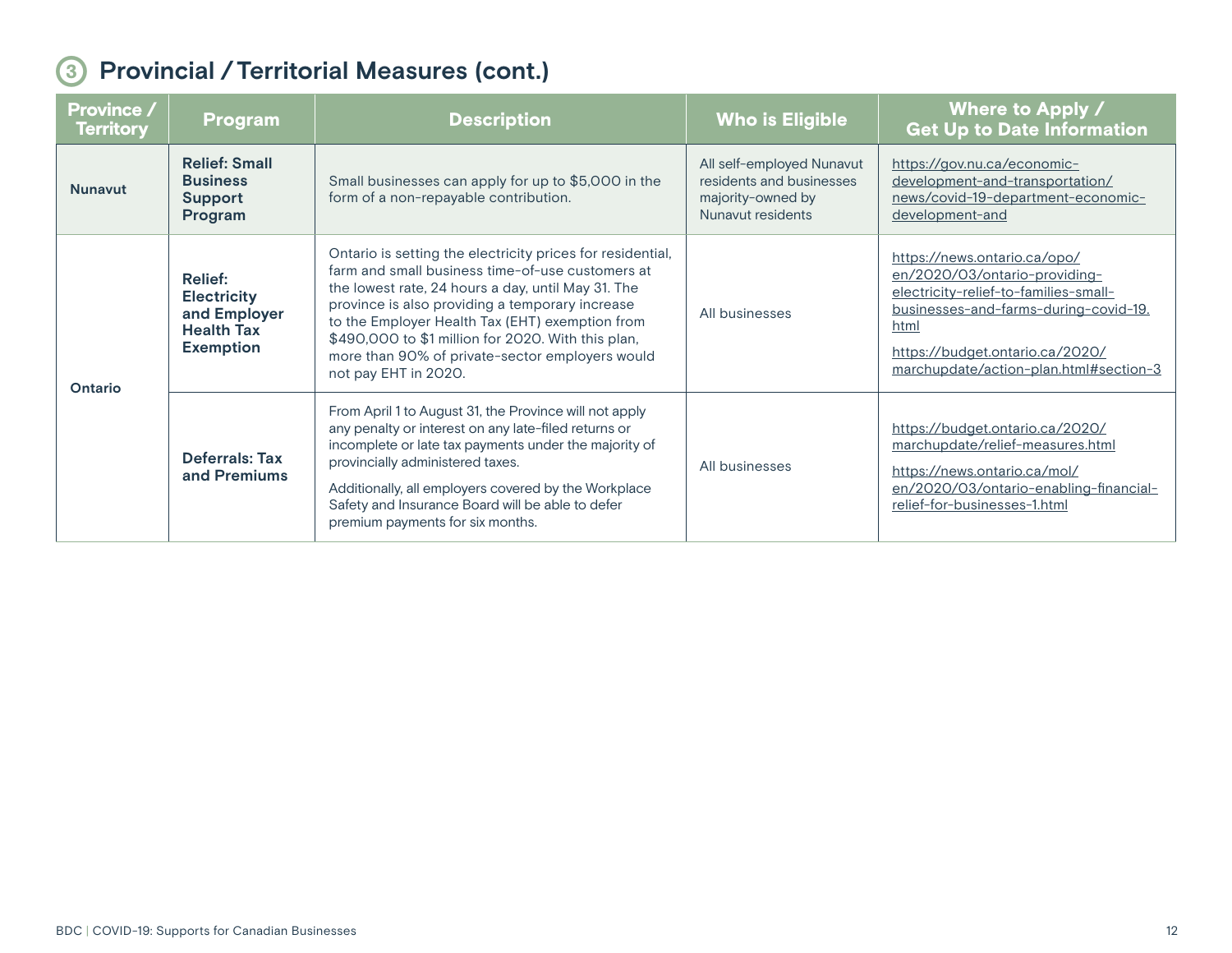| Province /<br><b>Territory</b>                  | <b>Program</b>                                                                                 | <b>Description</b>                                                                                                                                                                                                      | <b>Who is Eligible</b>                                                                                                                                                                | Where to Apply /<br><b>Get Up to Date Information</b>                                            |
|-------------------------------------------------|------------------------------------------------------------------------------------------------|-------------------------------------------------------------------------------------------------------------------------------------------------------------------------------------------------------------------------|---------------------------------------------------------------------------------------------------------------------------------------------------------------------------------------|--------------------------------------------------------------------------------------------------|
| <b>Prince</b><br><b>Edward</b><br><b>Island</b> | <b>Access to Capital:</b><br><b>Emergency</b><br><b>Working Capital</b><br><b>Financing</b>    | Small business loan of up to \$100,000 at a fixed<br>interest rate of 4%, with a 12-month deferral of<br>principal and interest payments.                                                                               | All businesses, except<br>start-ups                                                                                                                                                   | https://www.princeedwardisland.ca/en/<br>service/emergency-working-capital-<br>financing         |
|                                                 | <b>Relief: COVID-19</b><br><b>Business</b><br><b>Adaptation</b><br><b>Advice Program</b>       | Grant of up to \$2,500 covering the costs of<br>professional business advice for addressing a<br>COVID-19 related business challenge.                                                                                   | All businesses                                                                                                                                                                        | https://www.princeedwardisland.ca/en/<br>service/covid-19-business-adaptation-<br>advice-program |
|                                                 | <b>Relief:</b><br><b>Emergency</b><br><b>Income Relief</b><br>for the Self-<br><b>Employed</b> | Self-employed individuals who have lost income as<br>the result of COVID-19 can receive \$500 per week<br>retroactively for the period of March 16 to March 29,<br>2020                                                 | Self-employed<br>individuals                                                                                                                                                          | https://www.princeedwardisland.ca/en/<br>service/emergency-income-relief-self-<br>employed       |
|                                                 | <b>Relief: Worker</b><br>Assistance<br>Program                                                 | A maximum of \$250 per week for each employed<br>worker that experienced a reduction of at least 8<br>hours per week, as compared to pre-COVID-19<br>hours during the four week period March 16,<br>2020-April 11, 2020 | Employers whose<br>employees have<br>experienced a reduction<br>of at least 8 hours per<br>week during the period<br>March 16-April 11, 2020.                                         | https://www.princeedwardisland.ca/<br>en/service/emergency-relief-worker-<br>assistance-program  |
|                                                 | <b>Relief: COVID-19</b><br><b>Income Support</b><br><b>Fund</b>                                | One-time lump sum payment of \$750 for residents<br>of PEI who have lost income as the result of<br>COVID-19. Applications are open until April 30,<br>2020.                                                            | Prince Edward Island<br>residents who have lost<br>their primary source of<br>income and who earned<br>a minimum of \$5,000 in<br>the last 12 months or in<br>the last calendar year. | https://www.princeedwardisland.ca/en/<br>service/covid-19-income-support-fund                    |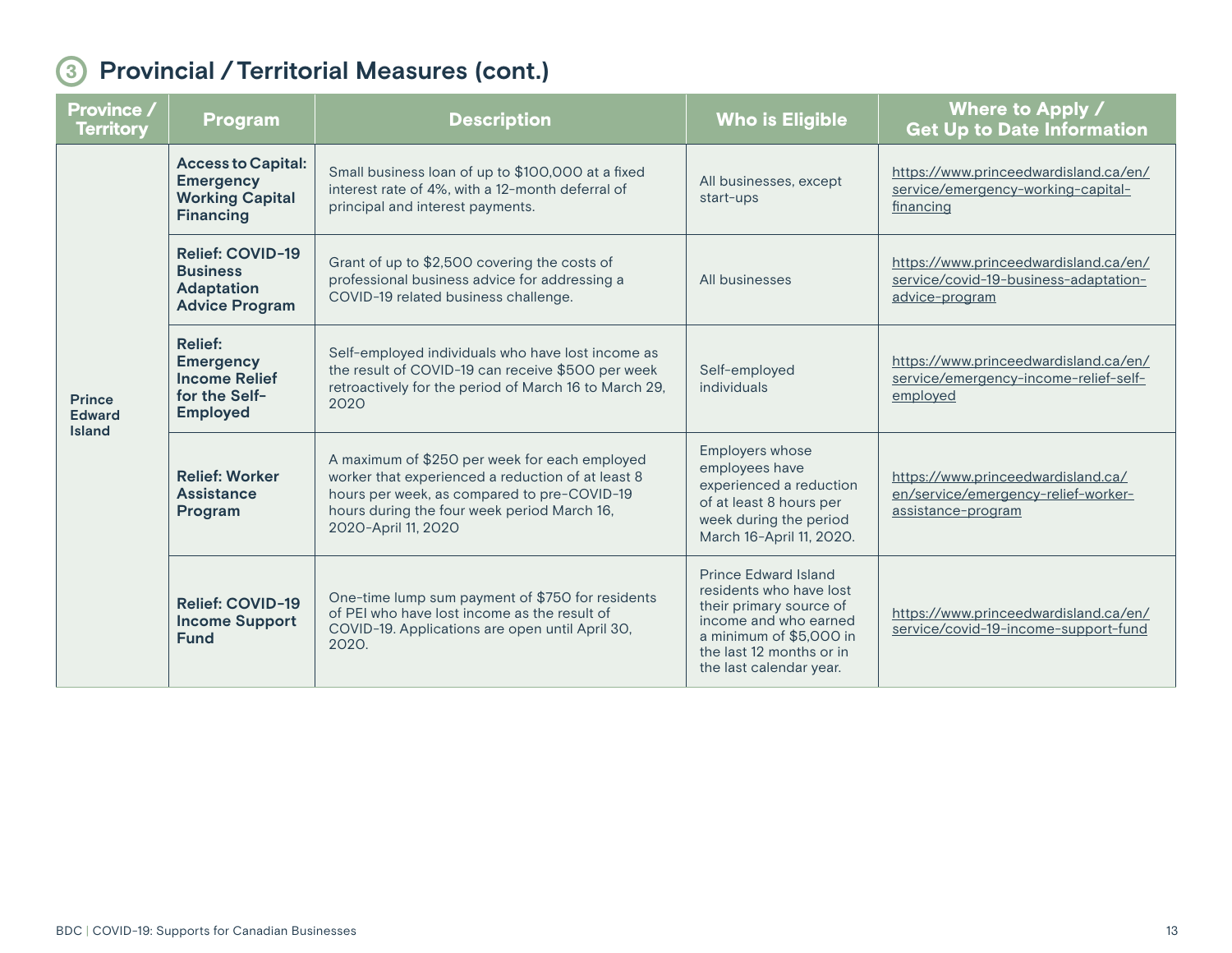| <b>Province /</b><br><b>Territory</b> | <b>Program</b>                                                                                                                       | <b>Description</b>                                                                                                                                                                                                                                                                                                                                                                               | <b>Who is Eligible</b>                                                                                                                                | Where to Apply /<br><b>Get Up to Date Information</b>                                                                                                       |
|---------------------------------------|--------------------------------------------------------------------------------------------------------------------------------------|--------------------------------------------------------------------------------------------------------------------------------------------------------------------------------------------------------------------------------------------------------------------------------------------------------------------------------------------------------------------------------------------------|-------------------------------------------------------------------------------------------------------------------------------------------------------|-------------------------------------------------------------------------------------------------------------------------------------------------------------|
| Quebec                                | <b>Relief: Incentive</b><br>Program to<br><b>Retain Essential</b><br><b>Workers</b>                                                  | Essential workers making gross wages of \$550 or<br>less per week can apply to receive a taxable benefit<br>of \$400 per month to make up the difference<br>between the Canada Emergency Response Benefit<br>and their wages.                                                                                                                                                                    | <b>Essential workers</b>                                                                                                                              | https://www.revenuquebec.ca/en/<br>online-services/online-services/<br>online-services/apply-for-the-incentive-<br>program-to-retain-essential-workers/     |
|                                       | <b>Relief:</b><br>Programme<br>actions<br>concertées pour<br>le maintien en<br>emploi (PACME)                                        | Direct support to cover the cost of employee<br>training and management consulting for companies<br>affected by the COVID-19 pandemic. Wages of<br>employees in training may also be covered up to \$25<br>per hour. Training and consulting expenses under<br>\$100,000 can be covered at a rate of 100%, while<br>expenses between \$100,000 and \$500,000 can<br>be covered at a rate of 50%. | Employers who have<br>been affected by the<br>COVID-19 pandemic,<br>including those who have<br>seen an increase or a<br>diversification of activity. | https://www.quebec.ca/entreprises-<br>et-travailleurs-autonomes/programme-<br>actions-concertees-pour-le-maintien-<br>en-emploi-pacme-covid-19/ (in French) |
|                                       | <b>Credit for</b><br>contributions<br>to the Health<br><b>Services Fund</b>                                                          | The Government of Quebec will grant employers a<br>credit on contributions to the Health Services Fund<br>for employees on forced leave, offsetting costs not<br>covered by the federal government's wage subsidy.<br>This measure will be in place from March 15 to June<br>6, 2020.                                                                                                            | <b>Employers receiving</b><br>the Canada Emergency<br>Wage Subsidy.                                                                                   | http://www.fil-information.gouv.gc.ca/<br>Pages/Article.aspx?aiguillage=ajd&<br>type=1⟨=en&idArticle=2804306400                                             |
|                                       | <b>Access to Capital:</b><br>Aide d'urgence<br>aux petites et<br>moyennes<br>entreprises<br>$(COVID-19)$                             | Provides loans or guarantees of up to \$50,000,<br>administered through Regional County Municipalities<br>or Local Investment Funds.                                                                                                                                                                                                                                                             | All businesses that can<br>demonstrate the impact<br>of COVID-19 on their<br>operations                                                               | https://www.quebec.ca/entreprises-et-<br>travailleurs-autonomes/aide-urgence-<br>pme-covid-19/ (in French)                                                  |
|                                       | <b>Access to</b><br>Capital:<br>Investissement<br>Québec<br><b>Concerted</b><br>temporary action<br>program for<br><b>businesses</b> | Loan guarantees or working capital loans of at least<br>\$50,000.                                                                                                                                                                                                                                                                                                                                | All businesses, with some<br>exclusions                                                                                                               | https://www.investquebec.com/quebec/<br>en/financial-products/all-our-solutions/<br>Concerted-temporary-action-program-<br>for-businesses.html              |
|                                       | <b>Deferrals: Tax</b>                                                                                                                | Businesses can defer payment on any tax balance<br>owing to Revenu Quebec until September 1.                                                                                                                                                                                                                                                                                                     | All businesses                                                                                                                                        | https://www.revenuquebec.ca/<br>en/coronavirus-disease-covid-19/<br>relief-measures-for-individuals-and-<br>businesses/                                     |
|                                       | <b>Resources:</b><br>Government<br><b>Financial</b><br>Support<br>Programs for<br><b>Businesses</b><br>$(COVID-19)$                  | Online tool to determine what type of assistance is<br>best suited to your situation.                                                                                                                                                                                                                                                                                                            | All businesses                                                                                                                                        | https://www.quebec.ca/en/businesses-<br>and-self-employed-workers/government-<br>financial-support-programs-businesses-<br>covid19/                         |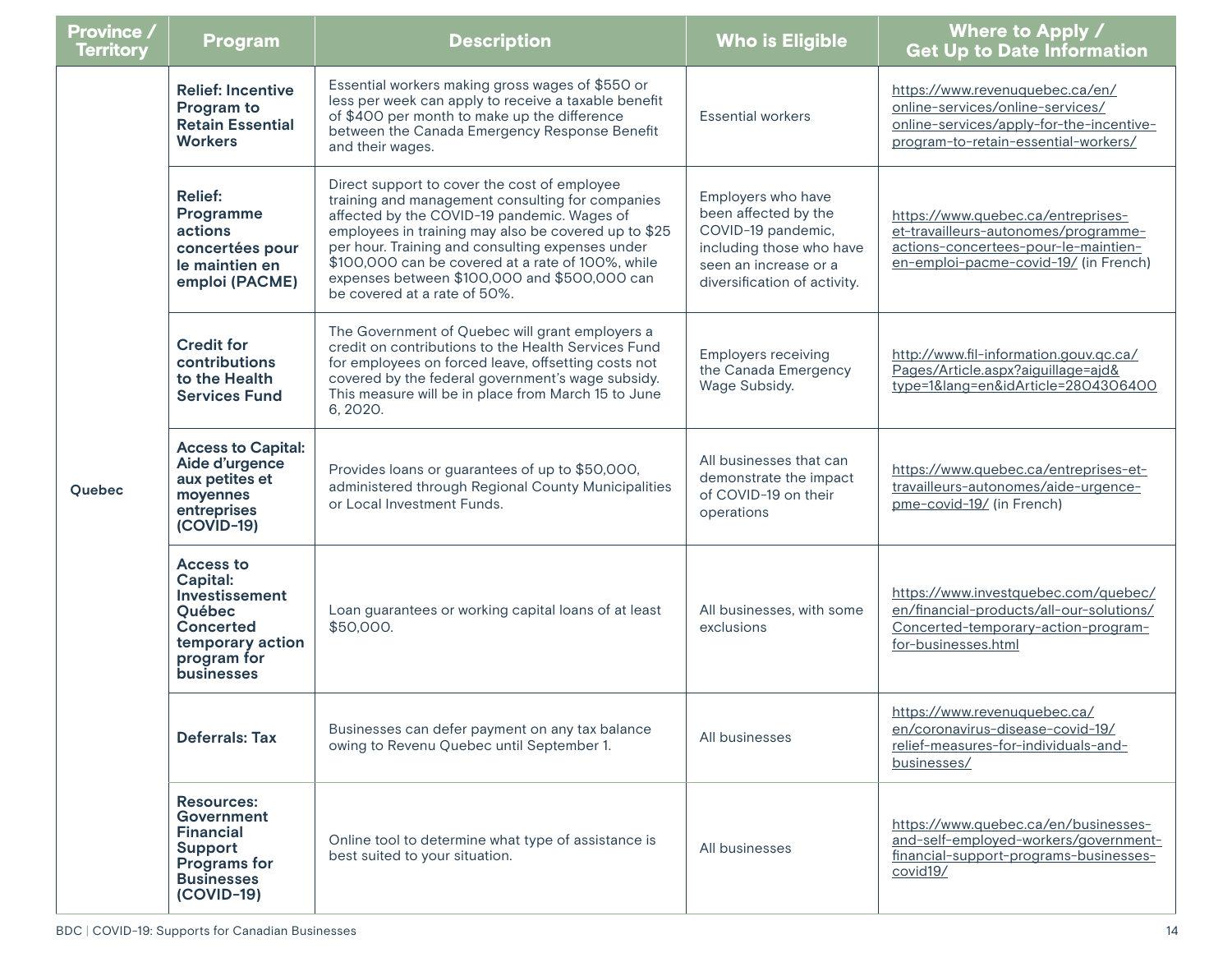| <b>Province /</b><br><b>Territory</b> | <b>Program</b>                                                                                                                                        | <b>Description</b>                                                                                                                                                                                                                                                                                                                                                                                                                                                                                                                                 | <b>Who is Eligible</b>                                                                                                                                                     | Where to Apply /<br><b>Get Up to Date Information</b>                                                                                                                                                                                                                                                                   |
|---------------------------------------|-------------------------------------------------------------------------------------------------------------------------------------------------------|----------------------------------------------------------------------------------------------------------------------------------------------------------------------------------------------------------------------------------------------------------------------------------------------------------------------------------------------------------------------------------------------------------------------------------------------------------------------------------------------------------------------------------------------------|----------------------------------------------------------------------------------------------------------------------------------------------------------------------------|-------------------------------------------------------------------------------------------------------------------------------------------------------------------------------------------------------------------------------------------------------------------------------------------------------------------------|
| <b>Saskatchewan</b>                   | <b>Relief:</b><br>Saskatchewan<br><b>Small Business</b><br><b>Emergency</b><br><b>Payment</b>                                                         | One-time grant for small and medium-sized<br>businesses directly affected by government public<br>health orders. Grants will be based on 15% of a<br>business' monthly sales revenue in either April 2019<br>or February 2020, to a maximum of \$5,000.                                                                                                                                                                                                                                                                                            | <b>Businesses with less</b><br>than 500 employees<br>that have been ordered<br>to temporarily close or<br>curtail operations<br>through a COVID-19<br>public health order. | https://www.saskatchewan.ca/<br>government/health-care-administration-<br>and-provider-resources/treatment-<br>procedures-and-guidelines/<br>emerging-public-health-issues/2019-<br>novel-coronavirus/covid-19-information-<br>for-businesses-and-workers/<br>saskatchewan-small-business-<br>emergency-payment-program |
|                                       | <b>Relief: Temporary</b><br><b>Wage Supplement</b><br><b>For Lower Income</b><br><b>Essential Workers</b><br><b>For Vulnerable</b><br><b>Citizens</b> | This wage supplement will provide \$400 per month<br>to workers earning less than \$2,500 per month<br>in senior-care facilities, childcare facilities, group<br>homes, emergency shelters and transition shelters.<br>The benefit will last up to 16 weeks, from March 15 to<br>July 4.                                                                                                                                                                                                                                                           | Workers earning less<br>than \$2,500 per month<br>in senior-care facilities,<br>childcare facilities, group<br>homes, emergency<br>shelters and transition<br>shelters     | https://www.saskatchewan.ca/<br>government/news-and-media/2020/<br>april/30/temporary-wage-supplement                                                                                                                                                                                                                   |
|                                       | Deferrals: Tax,<br>payments and<br>premiums                                                                                                           | Saskatchewan businesses which are unable to remit<br>their PST due to cashflow concerns will have<br>threemonth relief from penalty and interest charges.<br>All Crown utilities will implement bill-deferral<br>programs allowing a zero-interest bill deferral for up<br>to six months for Saskatchewan customers whose<br>ability to make bill payments may be impacted by the<br>COVID-19 restrictions. The Saskatchewan Workers<br>Compensation Board is also waiving premium<br>penalties for employers from April 1 until June 30,<br>2020. | All businesses                                                                                                                                                             | https://www.saskatchewan.<br>ca/government/health-<br>careadministration-<br>and-provider-resources/<br>treatment-procedures-and-guidelines/<br>emerging-public-health-issues/2019-<br>novel-coronavirus/covid-19-<br>information-for-businesses-andworkers/<br>support-for-businesses                                  |
| Yukon                                 | <b>Relief: Event</b><br>Cancellation<br>Grant                                                                                                         | The Government of Yukon is establishing a criteria<br>based grant program that would address certain<br>expenses related to event cancellations due to<br>COVID-19. Criteria to be established will focus on<br>losses related to perishable goods and cancellation<br>of accommodation and services.                                                                                                                                                                                                                                              | Businesses that have had<br>to cancel events                                                                                                                               | https://yukon.ca/en/news/premiersilver-<br>announces-stimulus-packagesupport-<br>businesses-and-workers                                                                                                                                                                                                                 |
|                                       | <b>Deferrals: Fees</b><br>and Premiums                                                                                                                | The Government of Yukon will waive, reimburse or<br>delay government fee collection, such as airport<br>landing fees. The deadline for property tax payments<br>has also been extended from July 2 to September 2,<br>2020. Additionally, Workers' Compensation Health<br>and Safety premium payments will be deferred, and<br>penalties and interest will be waived. Any payments<br>made up front will be reimbursed.                                                                                                                            | All businesses                                                                                                                                                             | https://yukon.ca/en/news/premiersilver-<br>announces-stimulus-packagesupport-<br>businesses-and-workers                                                                                                                                                                                                                 |